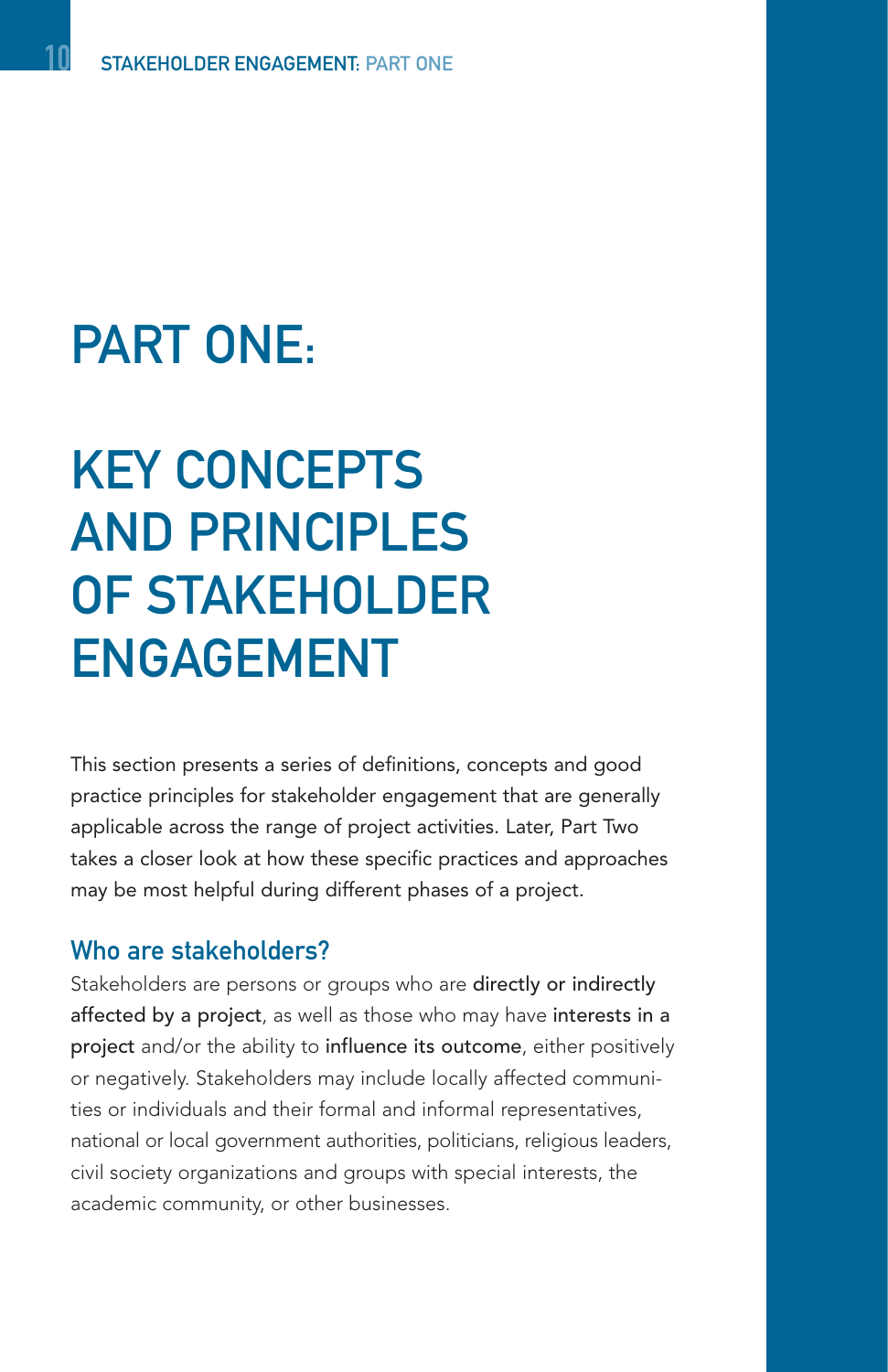The "stake" that each of these different individuals or groups has in a project or investment will vary. For example, there may be people directly affected by the potential environmental or social impacts of a project. Others may be resident in another country altogether, but wish to communicate their concerns or suggestions to the project company. Then there are those who might have great influence over the project, such as government regulators, political or religious leaders, and others active in the local community. There are also stakeholders who, because of their knowledge or stature, can contribute positively to the project, for example, by acting as an honest broker in mediating relationships.

## What are the building blocks of stakeholder engagement?

Stakeholder engagement is an umbrella term encompassing a range of activities and interactions over the life of a project. These can be divided into eight components (see Figure 2), each of which will be discussed in a separate section below:

- Stakeholder Identification and Analysis
- Information Disclosure
- Stakeholder Consultation
- Negotiation and Partnerships
- Grievance Management
- Stakeholder Involvement in Project Monitoring
- Reporting to Stakeholders
- Management Functions